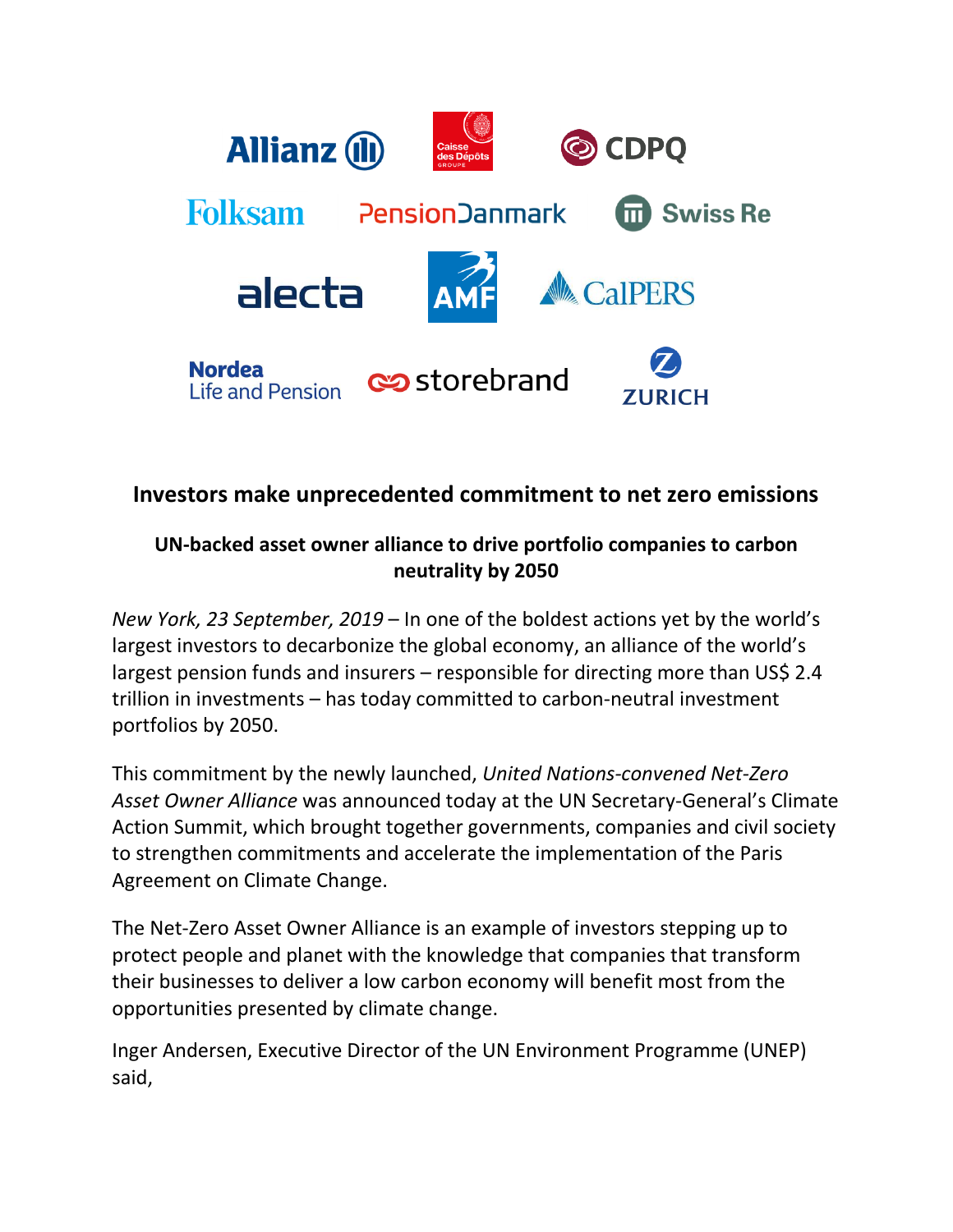*"There are no short-cuts to decisive climate action. We need to take a longterm view. I applaud the leadership of the investors in this Alliance. Their commitment sends a strong signal that financial markets and investors are listening to science, and moving us to a path of resilience and sustainability."* 

Asset owners – so called because they are the principal holders of retirement savings or are insurance companies investing their customers' premiums – represent some of the largest pools of capital on the planet. Their investment portfolios are highly diversified and exposed to all sectors of the global economy.

Concerned about the disruptive impacts that unabated climate change will have on societies and economies, now and in the future, responsible asset owners are powerful allies in global action to fight climate change and limit the rise in global temperature to no more than 1.5°C warming.

As long-term investors who must look far into the future to fund their liabilities, asset owners are keen to ensure that the global economy prospers, that climaterelated risks are addressed, and that opportunities to invest in a cleaner tomorrow are captured.

The Alliance was initiated by *Allianz, Caisse des Dépôts, La Caisse de dépôt et placement du Québec (CDPQ), Folksam Group*, *PensionDanmark* and *Swiss Re* at the beginning of 2019. Since then*, Alecta, AMF, CalPERS, Nordea Life and Pension, Storebrand,* and *Zurich* have joined as founding members.

Convened by UNEP's Finance Initiative and the Principles for Responsible Investment, the Alliance is supported by WWF and is part of the Mission 2020 campaign, an initiative led by Christiana Figueres, former Executive Secretary of the United Nations Framework Convention on Climate Change (UNFCCC).

*"Mitigating climate change is the challenge of our lifetime. Politics, business and societies across the globe need to act as one to rapidly reduce climate emissions. We, as asset owners, will live up to our responsibility and, in dialogue with the companies in which we invest, steer towards low-carbon business practices. We've already started and, by 2050, our portfolios will be climate neutral," said Oliver Bäte, Allianz's CEO.*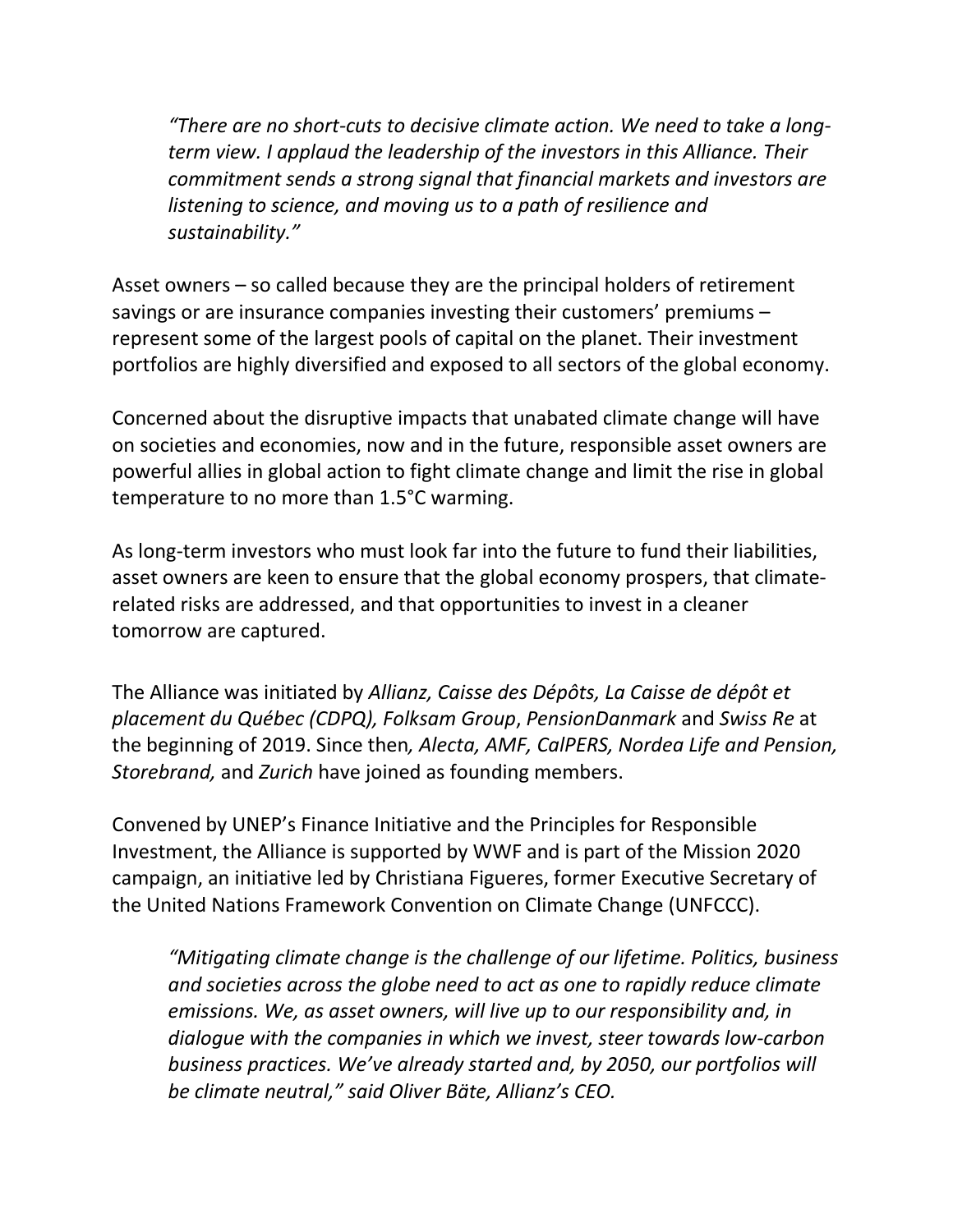The members of the Alliance will immediately start to engage with the companies in which they are investing to ensure they decarbonise their business models. Initiatives such as the UN Global Compact "Business Ambition for 1.5°C — Our Only Future" campaign will be a clear partner in mobilising corporations to commit to net zero emissions. The Alliance will also collaborate with other initiatives, such as the Investor Agenda, Science Based Targets initiative, Climate Action 100+, and the newly announced 2050 Ambition Alliance.

The members of the Alliance will hold themselves publicly accountable on their progress by setting and publicly reporting on intermediate targets in line with Article 4.9 of the Paris Agreement. By committing to transitioning their investment portfolios to net-zero greenhouse gas emissions by 2050, asset owners are significantly raising the bar for other investors, industry associations and, importantly, the global economy.

"*The Net-Zero Alliance is the recognition that institutional investors collectively have an important role to play in fostering the energy transition the world needs. For investors like CDPQ, there are so many opportunities to earn commercial returns by investing in low-carbon solutions and to work with portfolio companies to decarbonize*," said CDPQ CEO, Michael Sabia. "*Combined with the necessary changes in public policies, investors' actions will induce real change in every sector*."

To have maximum impact, existing Alliance members actively encourage additional asset owners to join them in their quest to decarbonise investment portfolios and achieve net zero emissions by 2050.

**ENDS**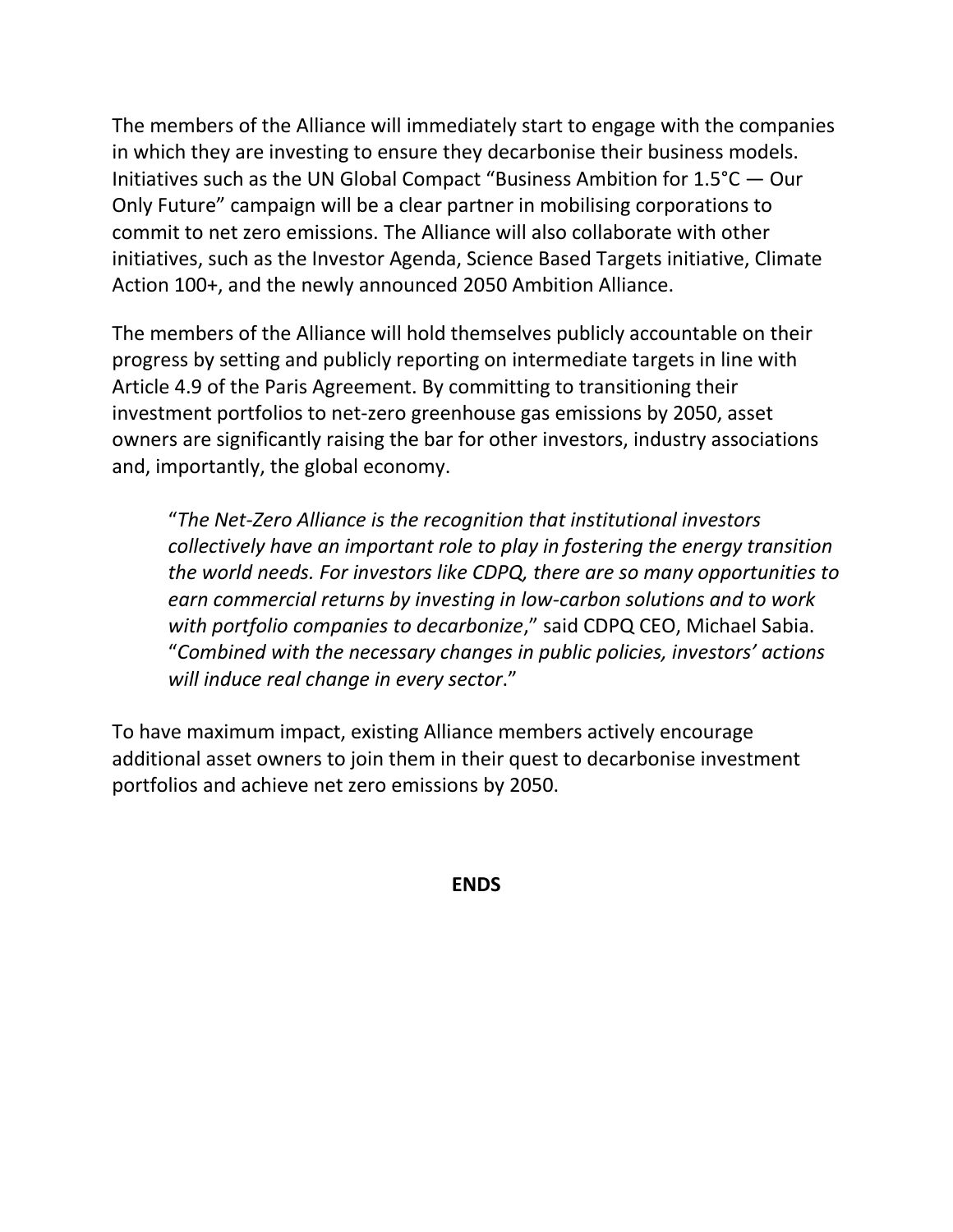#### **Notes to Editors**

#### **Magnus Billing, CEO, Alecta,**

"*As investors we have a part to play in the climate transition, together with businesses, policy makers and society. Joining the Net-Zero Asset-Owners Alliance underlines Alecta's commitment to strengthen our portfolio's alignment with the Paris Agreement. We aim to use our voice as owners and engage with companies to increase climate disclosure and transition, to explore new investment opportunities that align good returns and positive climate impact, and to contribute to the development of tools and methods for integration of climate in investment analysis."*

#### **Johan Sidenmark, CEO, AMF Pension**

*"As a pension company, with customer relationships often lasting for decades, a long-term investment horizon is a natural and necessary approach for us. Integrating sustainability in our asset management –in particular risks and opportunities following climate change - is necessary if we want to fulfil our obligations not only today but also in fifty or a hundred years. Following our commitment to the Paris agreement, we want to be part of the transition towards a low-carbon economy and continuously work with alignment of our investment portfolio with the 1.5-degree target. Therefore, the goal of net-zero emission motivates us, and we look forward to being a part of this promising and timely initiative. "*

#### **Eric Lombard, CEO, Caisse des Dépôts**

*"For nearly 20 years, Caisse des Dépôts has been actively involved in the fight against global warming, with concrete and quantifiable results. As an institutional investor, it is proud to commit to a 1.5°C roadmap today. This ambition is strong and must be supported by a rigorous methodology, to which Caisse des Dépôts' teams will actively contribute. By joining this alliance, we want to take a further step in aligning our financings with the Paris Agreement objectives and send a strong signal to the companies in which we took participations, creating therefore a leverage effect on the whole economy."*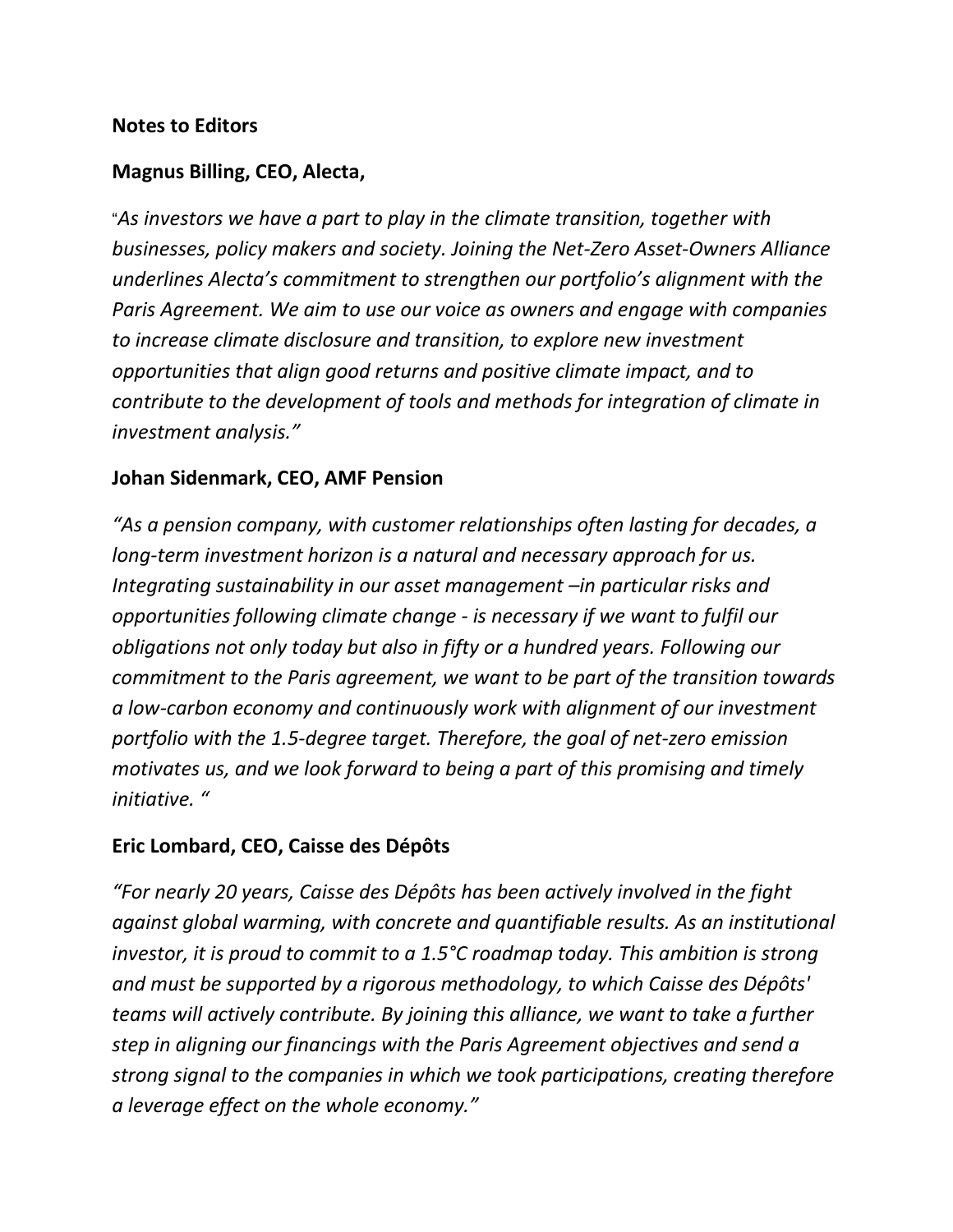### **Marcie Frost, CEO, CalPERS**

*"CalPERS recognizes that climate change poses urgent and systemic risk given our responsibility to protect our members financial assets and provide the long term returns that can pay pensions for this and coming generations. The net zero alliance gives us the platform to drive the change needed to achieve the demanding goals of the Paris Agreement. We are committed to the advocacy, engagement and integration of climate risk and opportunity across our portfolio to meet that challenge as fiduciaries to nearly 2 million Californian public servants".*

# **Michael Kjeller, Executive Vice President and Head of Asset Management and Sustainability, Folksam Group:**

*"The Folksam Group has worked with responsible investments for nearly 20 years and we were part of the investor group that founded the UN PRI. Our good experience of collaborative engagements and the clear commitment we have signed set high expectations on the outcome of the Alliance. We believe in active ownership and that an asset owner can make a difference in the needed transition towards a 1.5 degree world. I wish that we in 2050, at the latest, can look back and see that companies have made the climate transition we have been part in pushing and encouraging them to do."*

### **Katja Bergqvist, CEO Nordea Life & Pension:**

*"Asset owners have an important role in the transition to a low-carbon and climate-resilient economy. We strongly believe that such a transition requires clear commitments, joint industry efforts and full transparency. We have joined the alliance because it represents a strong platform for enabling this".*

### **Torben Möger Pedersen, CEO, PensionDanmark:**

*"To achieve net-zero emissions in the real economy by 2050 we will need to enhance the impact we make ourselves as investors in new clean technologies, renewable energy infrastructure and sustainable buildings among others in order to provide realistic and feasible alternatives for the big CO2-emitters to change*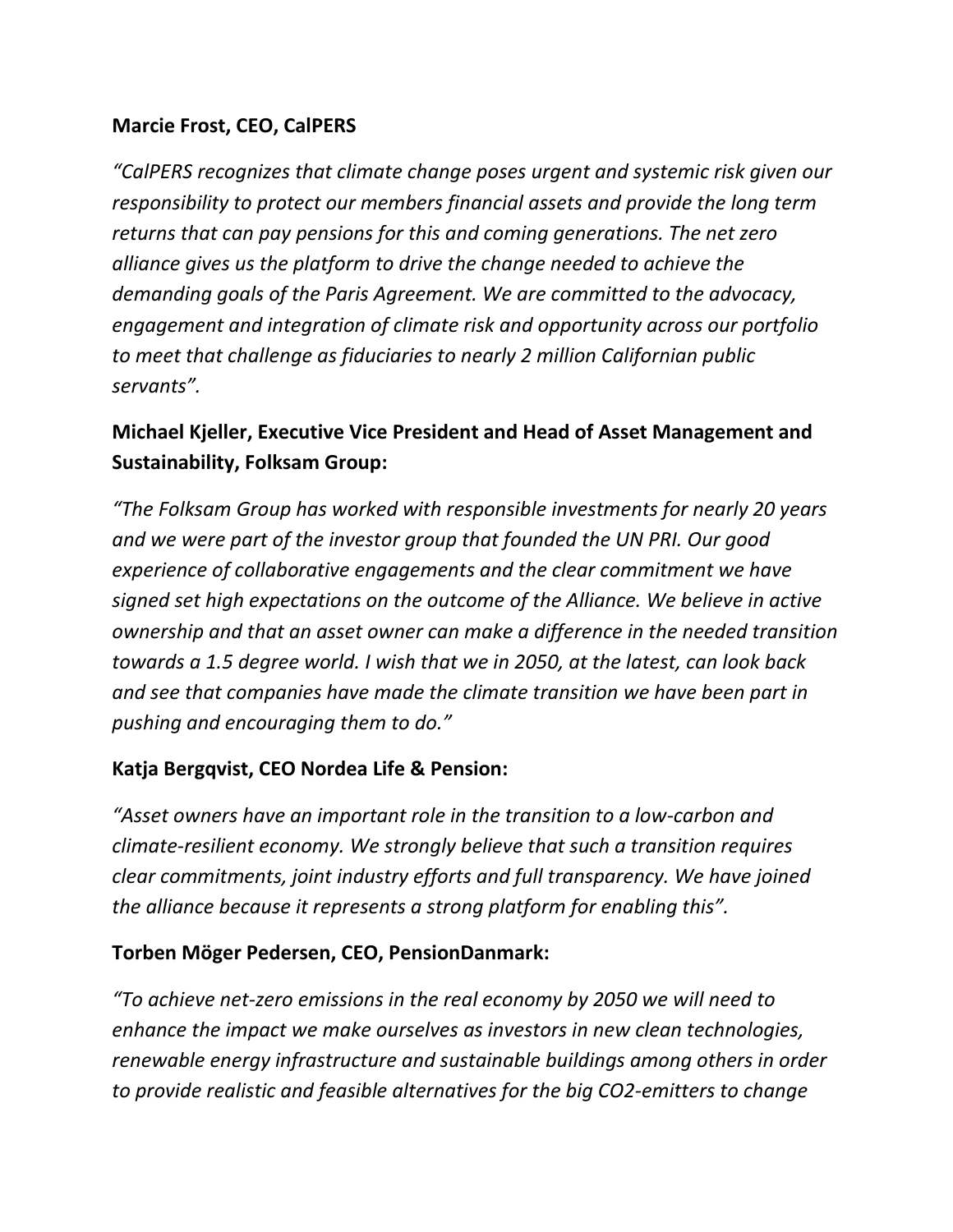*their businesses. Against this background the Alliance can act together as active owners and ask companies to transform their business models to comply with the Paris agreement and limit the temperature increase to 1.5C."* 

### **Odd Arild Grestad, CEO, Storebrand:**

*"Our pensions, savings and investments are one of the most powerful tools we have at our disposal to address the massive challenges raised by the IPCC Reports. We can no longer overlook the impact we all can have if we move our resources towards a clean energy future. The Net-Zero Asset Owner Alliance is a great opportunity and a force for change. Sustainable investments are already generating good returns showing that a sound investment strategy is a win-win for people, planet and profit."*

#### **Guido Fürer, Group Chief Investment Officer, Swiss Re:**

*"As an early mover to integrate ESG across our investment portfolio, committing to a net-zero GHG emissions by 2050 is a great extension to our approach."*

#### **Urban Angehrn, Group Chief Investment Officer, Zurich Insurance Group:**

*"Our customers across the globe are facing the challenges associated with climate change already today. That is why we strongly believe that asset owners like Zurich must act now to tackle those challenges, in particular – by leveraging capital markets to fund solutions to the pressing environmental issues of our time. After signing earlier this year the UN Global Compact Business Ambition for 1.5°C pledge, we are delighted to join the Asset Owner Alliance, which is an important step in transitioning towards a low-carbon economy."*

#### **Christiana Figueres, Convenor of Mission 2020:**

*"The urgency of the climate crisis demands decisive leadership, so it is encouraging to see asset owners flex their financial muscle and guide companies they're invested in towards a net-zero emissions world. The science is clear, we need to halve our planet warming emissions by 2030 to get on track. Investors are waking up to the enormous economic transformation that entails and starting to put their money behind it, but we are going to need more money, more scale and*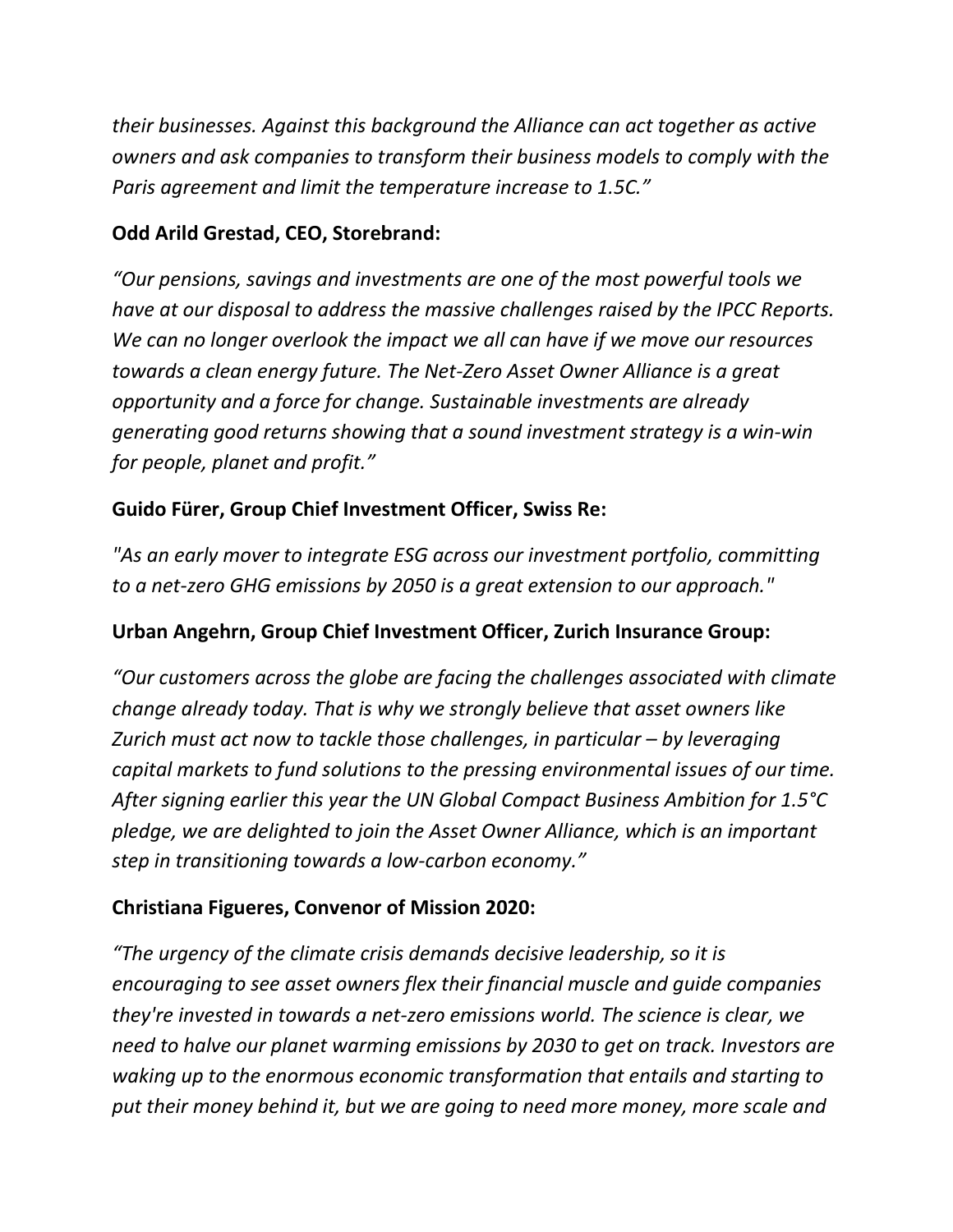*more speed if we are to deliver a liveable future for the young people calling for action from the streets."*

### **Fiona Reynolds, CEO, Principles for Responsible Investment:**

*"There is a tremendous urgency around addressing climate change. Pension funds and insurers who own large pools of assets are at the top of the investment chain in that they can direct/mandate the companies they invest in to move away from carbon intensive energy sources to more sustainable ones. They have the ability more than any other investors to move this agenda forward by outlining the material risks of climate change to those managing their assets."*

### **Margaret Kuhlow, Finance Practice Leader, WWF:**

*"This is welcome leadership from major asset owners. The message from the scientific community is clear, and as we experience the impacts of a warming Earth, it is more evident every day that we need to act more quickly. Limiting global temperature rise to 1.5°C is not about saving the planet as much as it is about saving the lives and livelihoods of our children and our grandchildren. Those who manage financial resources for our future have a vested interest in a more sustainable world and need to be strong advocates for public policy change."*

### **About United Nations Environment Programme Finance Initiative (UNEP FI)**

UNEP FI is a partnership between United Nations Environment Programme and the global financial sector created in the wake of the 1992 Earth Summit with a mission to promote sustainable finance. More than 260 financial institutions, including banks, insurers, and investors, work with UN Environment to understand today's environmental, social and governance challenges, why they matter to finance, and how to actively participate in addressing them.

More information: [www.unepfi.org/about](http://www.unepfi.org/about)